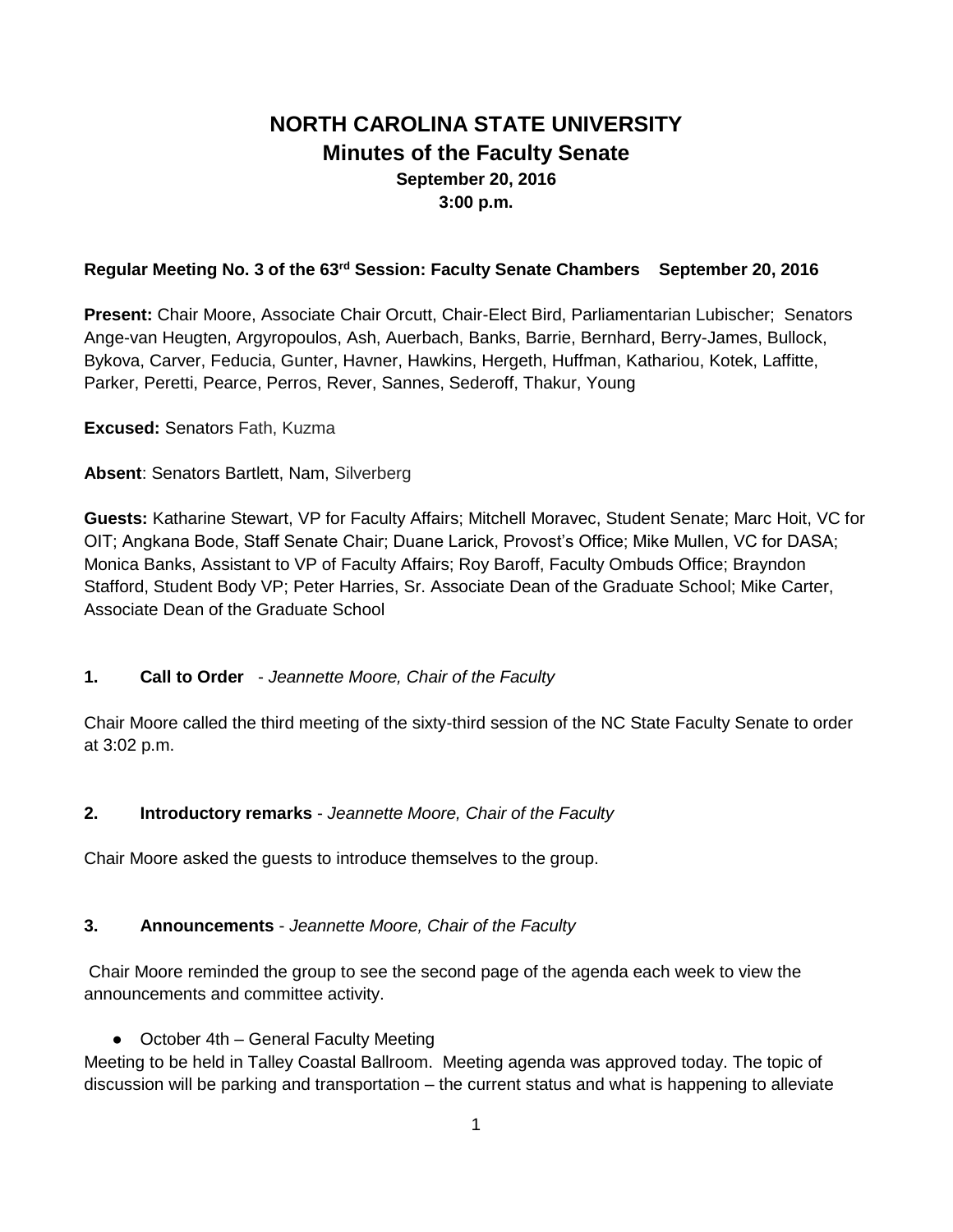current issues and what the long term plans are. Dr. Moore encouraged the Senators to attend and to make sure to bring your faculty colleagues.

- October 28 Kickoff for Faculty/Staff giving campaign
- NC State will celebrate five years of Google with National Cyber Security Awareness Month for the month of October. Please see website for information: [https://oit.ncsu.edu/it-security/cyber](https://oit.ncsu.edu/it-security/cyber-security-awareness-month-2016/)[security-awareness-month-2016/](https://oit.ncsu.edu/it-security/cyber-security-awareness-month-2016/)
- The Office of Faculty Development is hosting a Faculty writing retreat for all faculty during fall break – website link was provided.
- Thank you to Dr. Jane Lubischer, who will represent the Faculty Senate on the General Education Task Force. We appreciate her fulfilling this very important role.
- Committees are meeting please review the meeting minutes on the Faculty Senate website.

#### **4. Approval of the Minutes, Regular Meeting No.2 of the 63rd Session, September 6, 2016**

Associate Chair Orcutt called for a motion to approve the minutes for the second meeting of the 63<sup>rd</sup> NC State Faculty Senate session.

With no changes, a motion to approve the minutes as submitted was made, seconded, and passed unanimously.

# **5. Graduate Faculty Appointments and Review** *– Dr. Maureen Grasso, Dean of the Graduate School*

Dean Grasso thanked the Faculty Senate for the opportunity to be invited to speak and for allowing her presentation to be moved up to accommodate her travel schedule.

She began by saying that this is something they have been thinking about for a while, and as she stated, "As I talked to faculty when I first arrived on campus, the process of appointing graduate faculty is one of the most intricate and complex processes that I've seen on any research campus; when I got here I started asking lots of questions and saying is there a way that we might be able to simplify, yet enhance and keep the quality of graduate faculty and graduate programs."

She continued that, "As we began to go forward and think about this and talk with the constituents that we have, which are the faculty – what we wanted to do is take a look at how are we currently appointing faculty to the appointment of graduate faculty and could we simplify that appointment by having just one level called graduate faculty and really looking at one level for tenure and tenure track faculty and other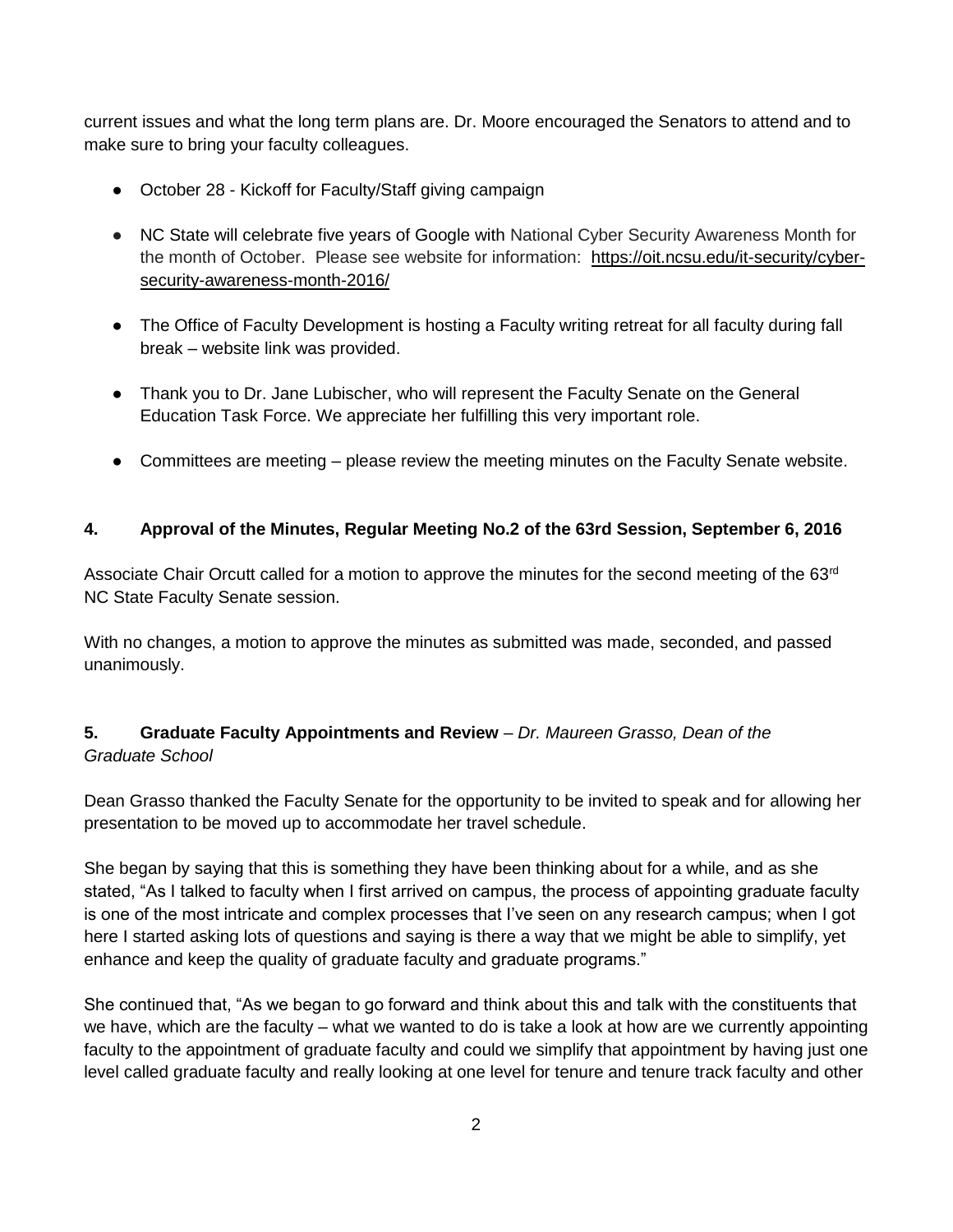full time faculty." She stated that right now, we have two tiers within that one system and it's very confusing to the faculty on this campus.

She continued by stating that the other part is really to look at how do we go about instituting a periodic review of brand new faculty; this part really coming from the University's strategic plan. She stated, "So when I came on campus, this was already part of the plan and the implementation plan for the University strategic plan and I was asked over a year ago by the Provost to really move this forward." She stated that she responded to the Provost by saying that we can't really move anything about this forward until we better understand how we employ our faculty.

Dean Grasso explained that they started with talking with faculty that are currently involved with the process, recalling that we had a whole town hall meeting of directors of graduate programs at a monthly meeting to talk to them about the current process and the process that we might think about going forward, which is would it be valuable to have sort of one level called graduate faculty?

She stated that at the end of that meeting, Dr. Harries came back and said, "We got an applause from all the directors." So they were fully invested in us moving forward. Dean Grasso went on to say that she has done a lot of research looking at lots of programs nationwide – the top institutions in the country in terms of how they go about doing this; having that backdrop of really talking to faculty and really listening to them and hearing what they want.

Dean Grasso went on to say that they then decided that they needed to hear from other faculty, so, "We had representation from all the colleges, including members of the Faculty Senate, and we held some faculty focus groups. Listening to the directors of graduate programs, we had some ideas from them about how we should proceed and what should be included. And so we then vetted that with other faculty groups and vetted that with all the associate deans of the colleges."

She continued, by saying that perhaps one of the questions that might be asked is why one level of graduate faculty? She stated that this institution is a research mature institution, and in keeping with our peer institutions, with the exception of one, they've all had one level. She stated that we are at the point where we're ready to have one level of graduate faculty. She continued by saying that what we see also is that the expectation of junior faculty, when they come in, they're going to hit the ground running in terms of the types of research they bring in, the dollars, the doctoral students and other graduate students. Additionally, she said that we find that the expectations for research by junior faculty is increasing significantly, even over the last 5-10 years.

She continued, "Then we also see that as we move forward, we are still seeing, as we would expect to, a larger percentage of doctoral committees versus the number of committees that require a thesis at the master's level has significantly dropped off; they're going more to non-thesis types of models which is consistent nationally." Dean Grasso stated that the final thing that the DGPs said was that they are confused; who was full, who wasn't full, who was this level or that level, who's an associate, etc., and they really welcome the opportunity to create a single level of graduate faculty to make it more efficient and streamlined.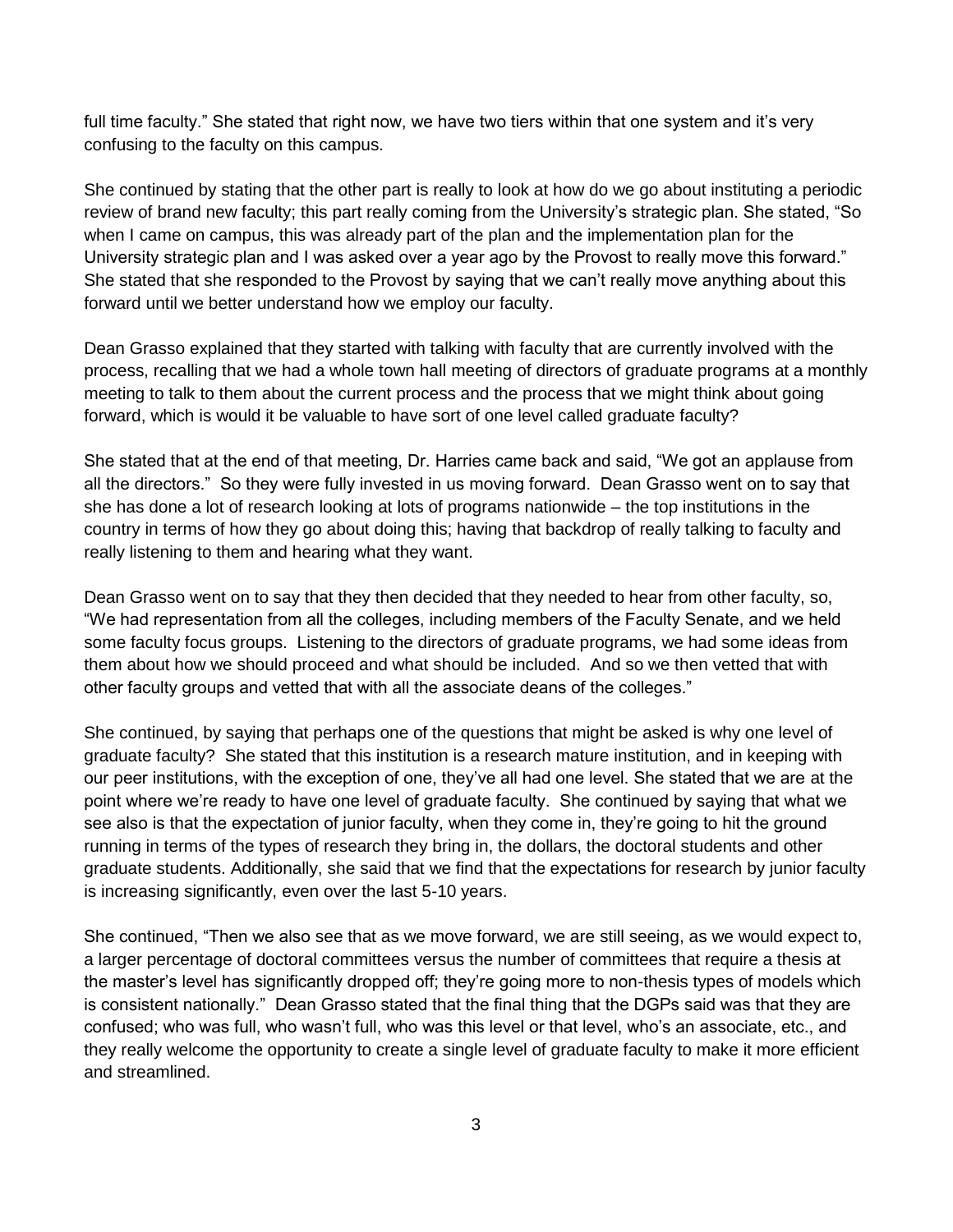Dean Grasso then stated that there is an important note here, because we want to talk about quality and the role that the DGP has; a single level does not mean that we would eliminate an apprentice model in developing graduate faculty. She explained that each discipline is unique; some disciplines are ready the moment the junior faculty member walks in the door; they're ready to chair the dissertation committee and away they go. Dean Grasso continued by saying that there are other programs that say, well not so fast because we want to make sure that the person is mentored or they have some experience getting research out the door. She stated that it varies across the board and the idea that if a program still wants to mentor or have an apprentice model while developing the graduate faculty, then that is definitely going to continue.

Dean Grasso elaborated that it will continue but that it really depends on the graduate program director. She stated that currently they approve all advisory committees, and they will continue to do so. So in their discipline, in their program, if they feel that a faculty member needs to be paired with a more senior experienced faculty member, they can do so as a co-chair. She continued, "If they say they're ready to go, let them go and let them direct and lead." She stated that we haven't changed anything and that they are not going to be proposing that change; that decision needs to be made at the local level in the program, keeping in mind that each program is unique.

Dean Grasso went on to review the proposals with the Senators as follows: "We are proposing a level called graduate faculty and we are proposing a level called affiliate graduate faculty." She then elaborated by explaining that right now there are two levels within that title. She said that what we would do initially is that if you are tenure track and full time non-tenure track faculty and you currently have graduate faculty status, that continues. However, she stated, if you're currently in one of these other roles as an adjunct or visiting, you currently have some kind of graduate faculty status, we're going to change your title and now call you an affiliate. She further stated that thereafter, whenever this proposal gets formulated and voted in by the administrative board, any new faculty coming to campus, will be designated as graduate faculty or affiliate, depending on their position. She said that if they're adjunct or visiting, they would be affiliate and if they're full time tenure track or a non-tenure track position, then they will be designated graduate faculty. She went on to say that both of those positions are decided by the faculty of the program.

Dean Grasso stated that there is a vote of the departmental graduate faculty that would vote on the individual coming in, just as it should be. Further, she said, the quality of the programs rest with the faculty in the program, and they're the ones to make that decision in terms of the person with the expertise coming in, whether they would be affiliate or graduate faculty; then the Dean of the Graduate School then would approve the recommendation from the faculty.

In summary, Dean Grasso stated, "So that is what we are proposing. The actual policy has not been drafted – this is the direction, this is what we were talking about, this is what we've heard from the DGPs that they're looking for, as we heard from other faculty across campus – that this would really streamline things and help us be more efficient, while also continuing the decision making at the local level."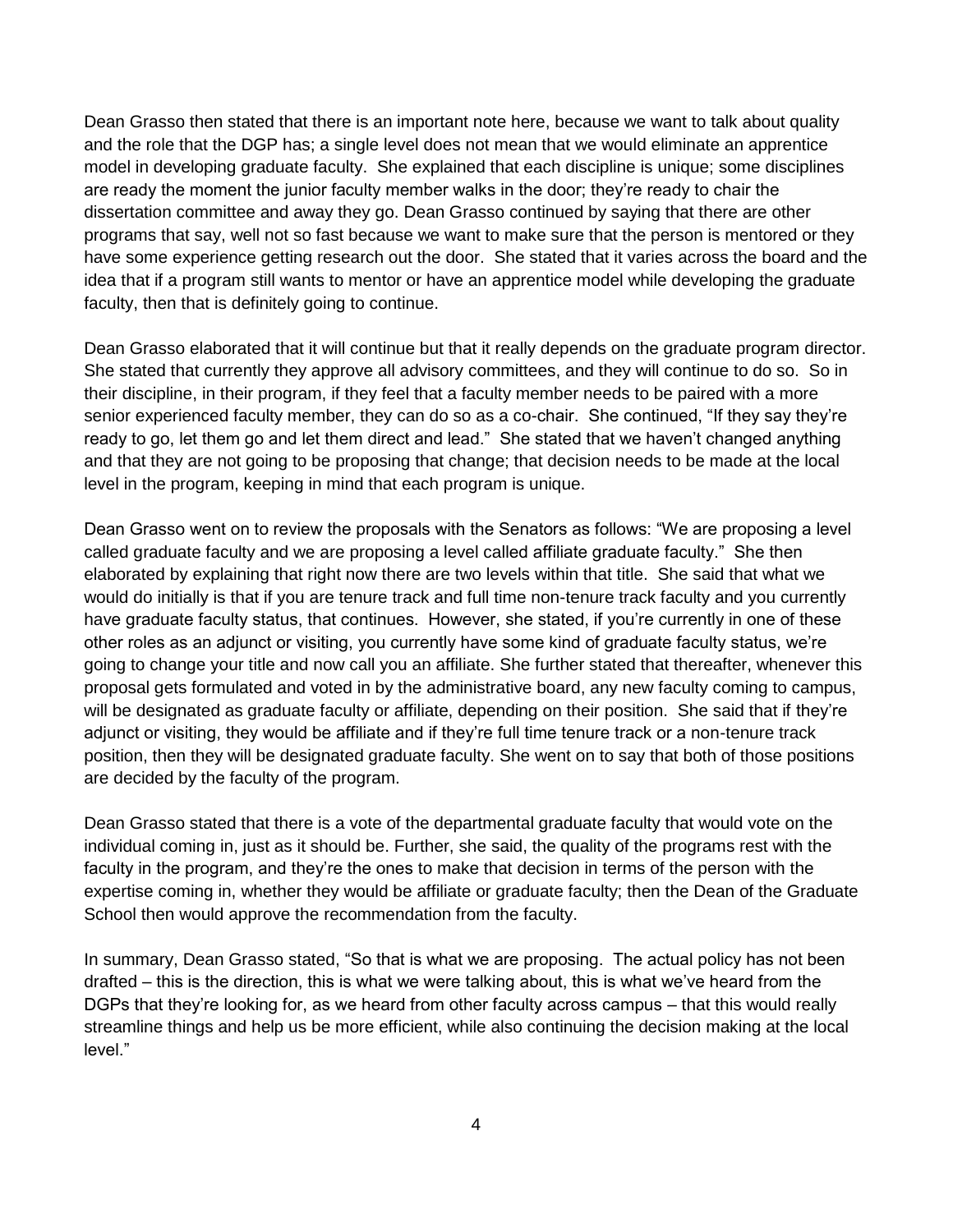She went on to say that her experience over the years is that most faculty are really engaged in their scholarship and stay engaged all the way throughout their lifetime at the University and sometimes beyond. She stated that some will retire, some will continue on as well; so just to think that once you get it that's it, and there is no review, and that this is not really conducive to retaining high quality. She further stated that it is appropriate for faculty to have say in reviewing and what they are proposing is that those who are actively engaged in their research as they come up for review will be reviewed by their peers and that the affiliate status would not be. Dean Grasso continued by saying that because it's the graduate faculty that actually chair the doctoral dissertations, that is really where you want to make sure that the individuals are providing quality in terms of their scholarship and leadership.

Dean Grasso concluded her presentation by telling the Senators how this process could be completed; one suggestion is through the DGP's and other faculty who said that we need to tie it to the post-tenure review process so they can look at the materials that they normally would look at for the review of the individual for the post-tenure review and the Graduate School could also provide additional information with respect to participation in graduate education with the individual coming up in the year. Dean Grasso stated that the Graduate School has data that can be made available to the programs so they can assess and make a decision. The individual programs would decide whether the person should continue – the decision would be made by the faculty in the program and it would only be made at that level and that would be it. So that the faculty would then make that decision and the Graduate School would support that 100%.

#### **Questions/comments/feedback**

*Senator Pearce: I do not understand that if I am voting on this, why would I kick somebody off the graduate faculty? What is my incentive to do that?*

Dean Grasso responded that the quality of your program is the incentive.

*Senator Pearce: They're not affecting the quality of the PhD program.*

Dean Grasso responded that yes they are if they're directing or chairing.

*Senator Pearce: So assume you have somebody who hasn't been on a committee for 20 years in my graduate program. What's my incentive for voting him or her off? It's not going to change anything other than make them mad.*

Dean Grasso responded by saying that if you are doing your evaluation and you decide that they should continue, then they will continue and will be eligible to direct doctoral dissertations and thesis.

*Senator: So in the programs that you looked at, did you get a sense of how often this happens?*

Dean Grasso responded that in her experience at other institutions, in most cases the best quality programs always have excellent faculty doing excellent research, but there are cases where they would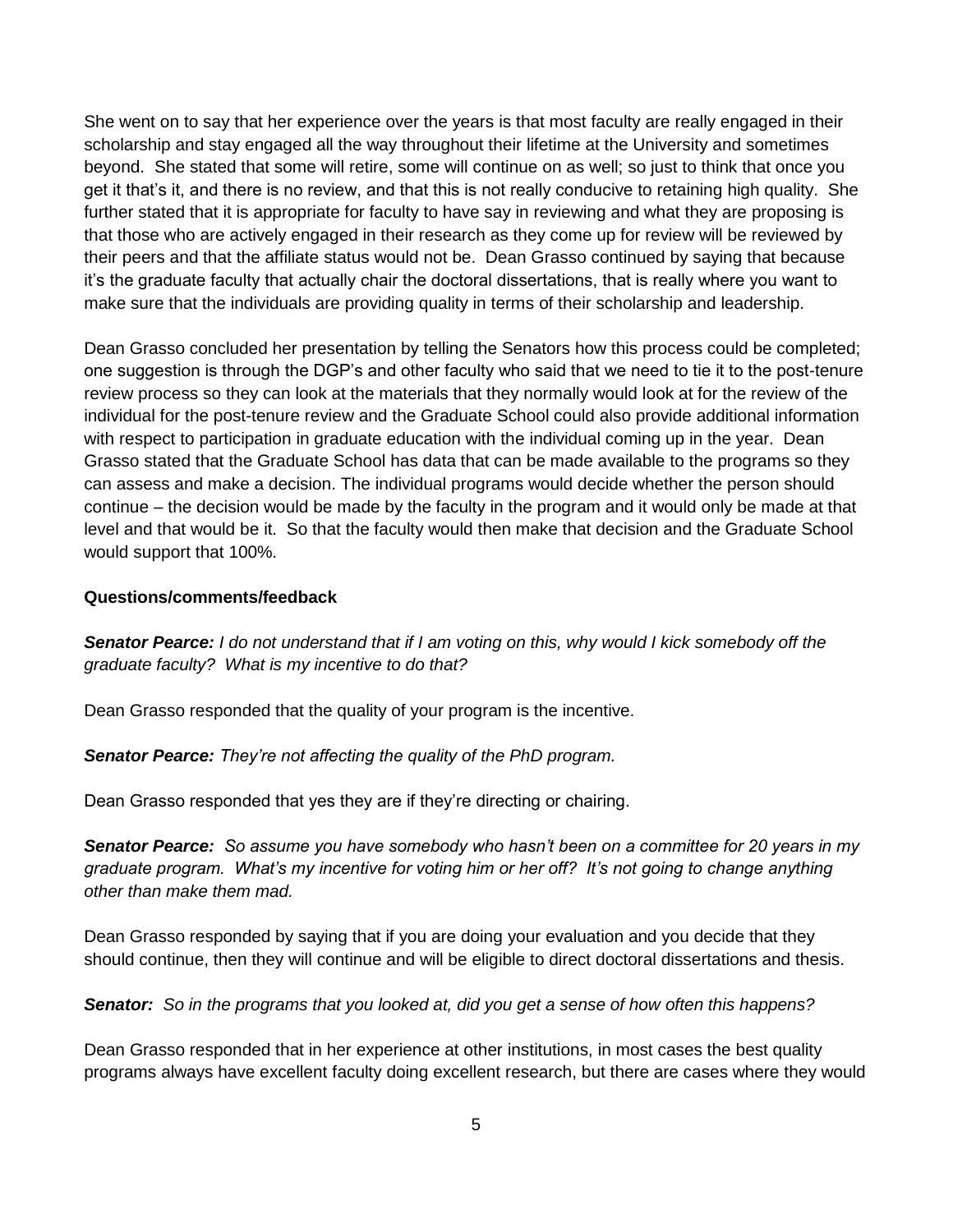make the decision to say that faculty wasn't being productive and wasn't current on research and therefore there was no need for them to be a graduate faculty and to direct.

*Senator Argyropoulos: Do you think that you're going to implement additional criteria? Because one can actually go ahead and say some people – it may be that the scholarship is one component but the number of graduate students is another one. And somebody can say – this guy doesn't have enough graduate students and he's got an army of post-docs and he does well but he doesn't really serve the graduate faculty and he shouldn't be there.*

Dean Grasso responded by saying that it would be a decision that the program faculty will have to make. She stated that if the faculty member is doing a great job with post-docs, you may still want to continue him as a graduate faculty because someday there may be a student for him to direct.

*Senator Sederoff: I tend to agree that this may be solving a problem that we don't have. You're creating a punitive measure for people who may be unproductive senior faculty. There are plenty of*  ways to deal with them, but I am reluctant to get behind imposing another. I think the real purpose and *the real value of graduate faculty is something quite different. My experience is that we're being a graduate faculty and have the right to chair a committee that is really important for beginning professors*  who haven't done it before and who are now dealing with their first graduate student. In my experience, *the failure rate of first graduate students is very high because professors don't have experience, they tend to be very permissive, they tend to think lots of things are possible and bad things happen because they simply don't have experience. People shouldn't have that responsibility until they have some experience.* 

Dean Grasso responded that you are really speaking well about your program and what I would say is that you would still have that opportunity to provide mentorship under the title, because the DGP would work with the faculty and would say that the junior faculty is not ready to chair. But in other cases that's not true.

*Senator Sederoff: The good ones aren't the problem; the challenge is that there is a high frequency of people who are not ready. They get through a few graduate students and they have a reality check. To use this as a mechanism for punishment is not good. You may not be trying to do that, but that's a matter of unanticipated consequences. When you're setting up the mechanism – we have lots of ways to confront faculty that are not productive but to say no, you can't supervise graduate students anymore, is punitive.*

Dean Grasso reiterated that this is not meant to punish.

*Senator Berry-James: I have a question about the criteria. You said that the vote of the faculty will then be forwarded by recommendation to the Graduate Dean for approval, but I didn't really hear a lot about the criteria of approval. What are you going to decide, in terms of what should be approved or not approved? Because isn't it true that graduate faculty are really the ones determining who serves and how they serve and in what capacity? So what then would you be approving?*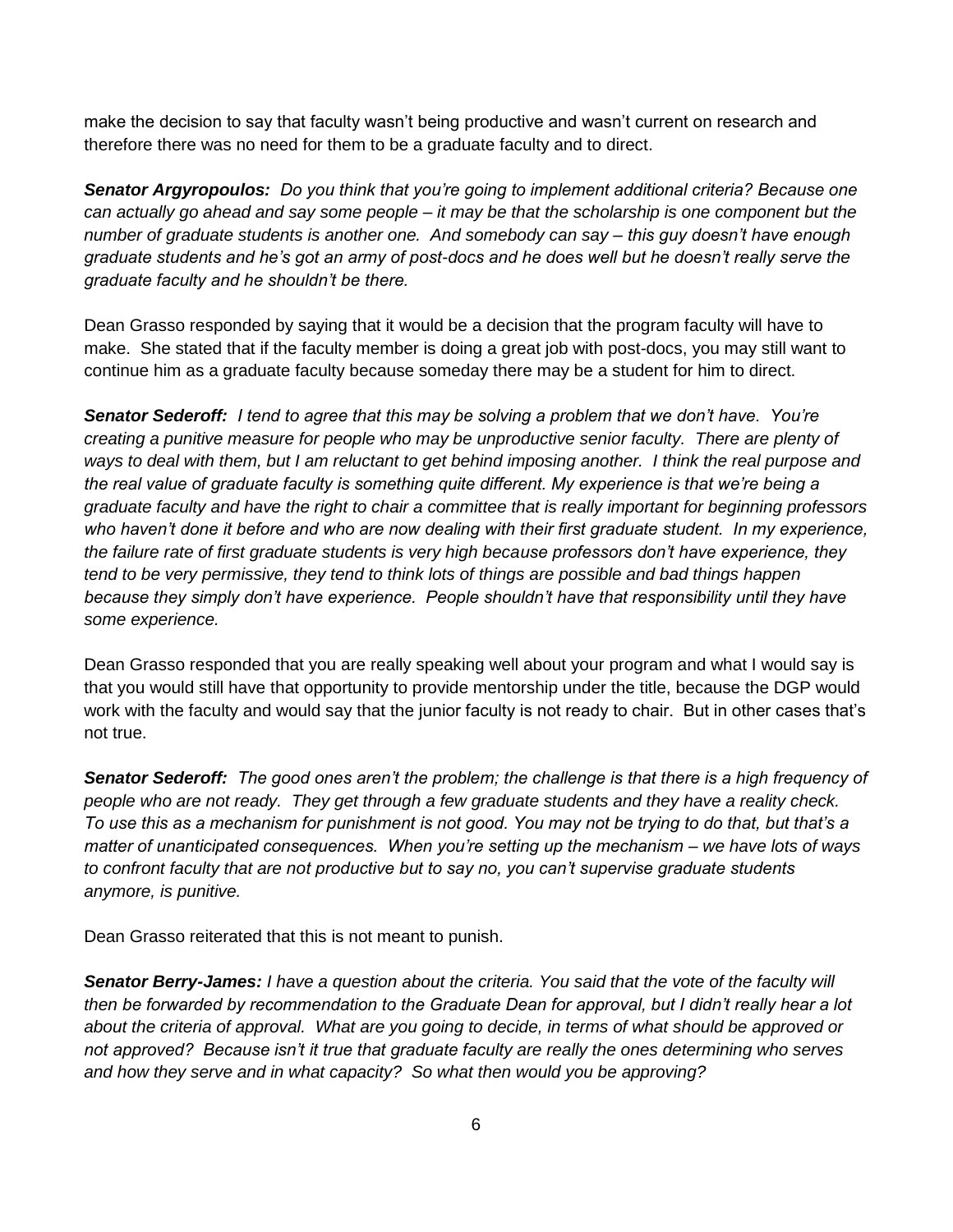Dean Grasso stated that in her experience as a Graduate Dean, we take the vote of the faculty seriously as a recommendation and we support that recommendation probably 99% of the time. There are situations sometimes that require us to ask additional questions, but I would say that the process right now of the Dean's approval.

## *Senator Berry-James: But what criteria are you using?*

Dean Grasso responded by saying that the faculty's recommendation to me is the criteria; the faculty knows best in a particular discipline and she would be using your recommendation. She further stated that this is the process right now and it is not changing.

Dean Grasso asked Mike Carter, Associate Dean of the Graduate School, to relay additional information heard in campus focus groups. He reported that what he heard is that at a Research I institution, if a person is good enough to hire, then the expectation is that they are going to be mentoring PhD students from the get-go. He stated that this tends to be the general perception of the people in the focus groups, that that really is the expectation of the people who are being hired. He summarized by saying that given the nature of the academic marketplace today, certainly the University is able to attract in virtually all fields, just stellar people from all across the country and he really doesn't see the Graduate School playing much of a role in terms of saying no; they don't do that now as the faculty are already being vetted under tremendous pressure.

*Senator Auerbach: This part of it does seem like a solution in search of a problem and I think it is going to produce extra work – a little bit, but those add up. This seems pointless because the relative quality control is already done by the DGP and this will produce extra work and extra decisions. So I don't see the need for this. Its absence is not conducive to a decline in quality and its presence is extra work.*

#### *Senator Kotek: I was evaluated every five years. It's too much.*

Dean Grasso responded that this is part of the University's strategic plan and that she was asked to bring it forward and to hear the voices of the faculty. She stated that they have heard from other faculty who are supportive of this and it is equally important to hear from the Faculty Senate.

*Senator Gunter: One of the challenges I see is where there are less productive faculty, I can see that being a real issue when those people already have a development plan for improvement and they cannot be rotated off because part of their faculty recruitment plan will be need have graduate students which will in effect allow the head to say it's impossible to implement this.*

Dean Grasso responded that the recommendation is to continue, but with the plan for improvement, and this would likely be tied with that plan.

*Senator Bykova: What are the objectives for this campaign? If we make these revisions on top of revisions it will generate lot of extra work. Revisions – going from associate graduate faculty to just*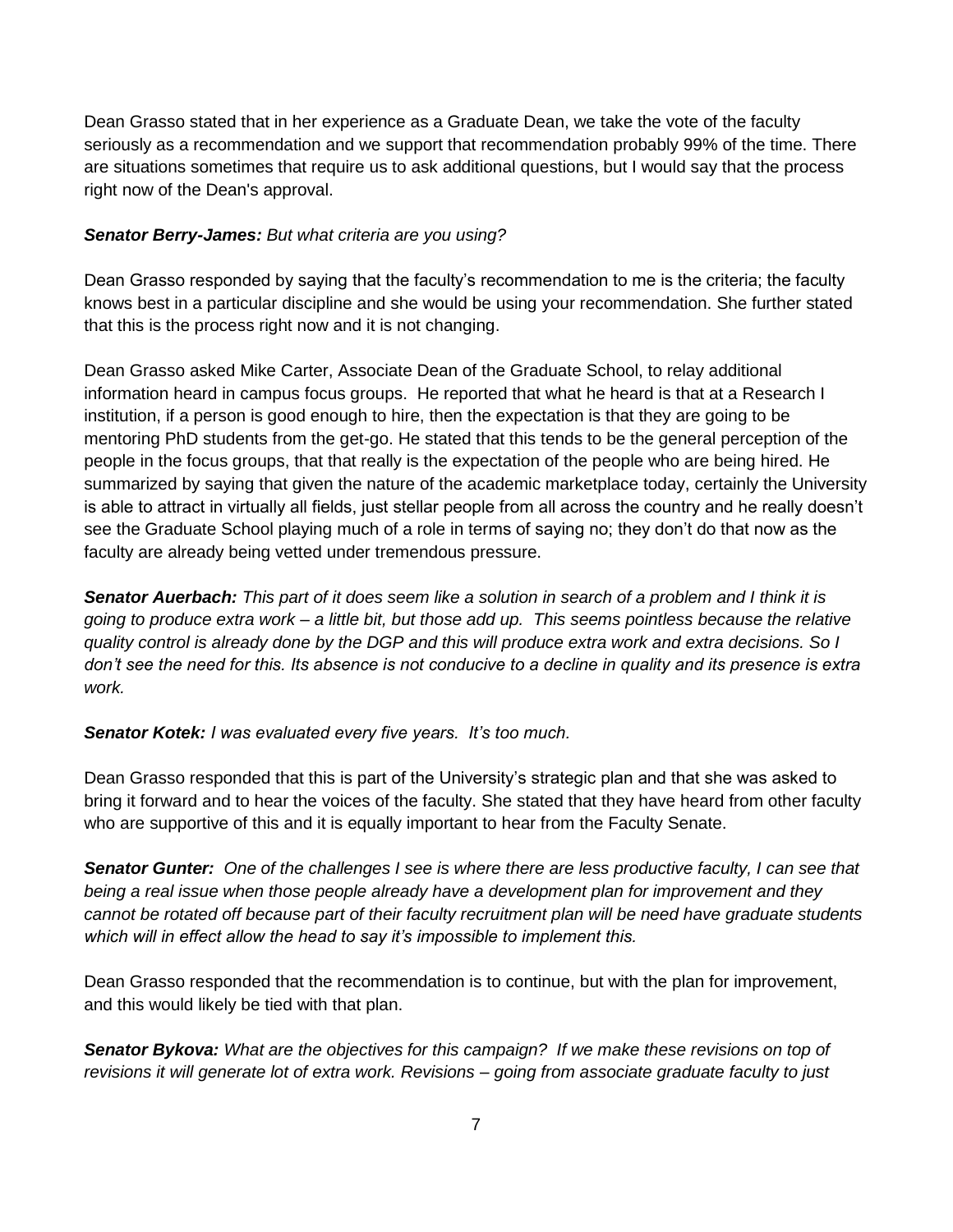*graduate faculty. I don't see the point the make these revisions. Who is going to evaluate me? The History department or the Engineering Department?*

Associate Dean Carter stated that the policy would be followed; that each department has a small committee that is setup to evaluate.

*Senator Bykova: Thank you for the clarification – but I don't understand the purpose – we are already*  doing that. So the purpose is not clear at all. If you are telling me that it will just be additional checking *the box, it doesn't make sense.*

*Chair Moore: In regard to post tenure review, we have non tenure track faculty in this room who are on the graduate faculty and they don't go through post-tenure reviews. So how will those faculty be evaluated?*

Associate Dean Carter responded that we have a list of non-tenure track faculty and that this is taken straight out of the regulations. These faculty will also be considered graduate faculty.

*Chair-Elect Bird: If the faculty being reviewed doesn't agree with the vote, what recourse is there for somebody who gets a negative vote?*

Dean Grasso responded by saying that a policy has not been developed.

Duane Larick stated that the opportunity for graduate faculty removal has always existed; this is not new. Additionally, he stated that just as the graduate faculty can vote a person on the island, they can vote a person off the island. He stated that he remembers having a long conversation with Senator Pearce when the RSC assessment was done, and Senator Pearce was demanding that we take people out of the graduate faculty because they were hurting the metric – the number of PhDs per tenure track faculty, and the number of dissertations for tenure track faculty.

# *Senator Pearce: We solved that by eliminating one third of the tenure track faculty.*

Dr. Larick stated that when it comes to review, productivity is not the issue that this is intended to fix. He continued by saying that we have graduate faculty who have completion averages that are not near the expectation of 100% of our students finishing. This initiative is really aimed at the fact that this institution deserves the opportunity for the graduate faculty to do a real evaluation of the quality of mentorship that is happening in the graduate program and making the decision that a person needs a plan to improve; and if they can't improve they shouldn't advise students in that program – a hard reality.

Dean Grasso asked if the first part of the proposal – the titles of Graduate Faculty/Affiliate Faculty – is an issue.

*Senator Hawkins: What is currently the different tiers of status and how did this get disjointed? What led to this and why do we need this*?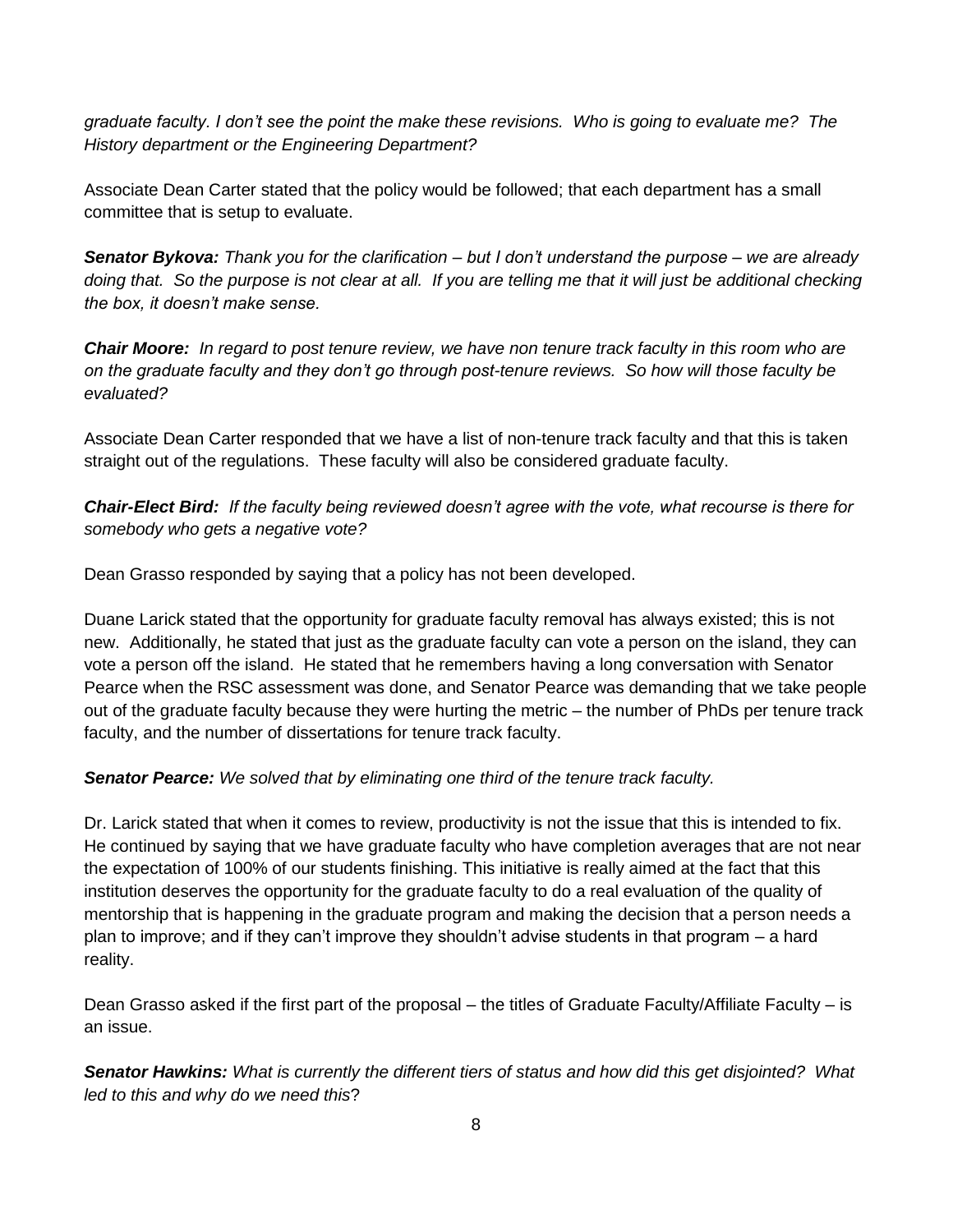Dean Grasso responded that the titles of full/associate have become very convoluted, and that functionality is an issue; people don't know what their level of faculty is.

*Senator: If you look at the move from associate to full – there are no criteria. It's like whenever the*  department gets around to it. I think once again the assumption is that many of these people are *functioning this way. I think in the end if it simplifies, then it's good.*

*Senator Argyropoulos: What is the reason for doing this? Does this open a can of worms that can undermine the quality?*

Dean Grasso stated that she has not seen that.

*Senator Perros: I have heard that problems arise because at times we have to turn down committees because the DGP didn't do their job. At the same time we are saying the DGPs are going to take care of this. Now we are making three tracks?*

Dean Grasso responded that you can be multiple levels right now.

*Senator Havner: With regard to affiliate graduate faculty, would they still be permitted to serve on graduate committees?*

Dean Grasso responded, yes, they would.

*Senator Laffitte: Would this be a venue for the Graduate School to consider to be able to, if they became aware that a faculty member was unsuccessful in that their students have not been well-served repeatedly?* 

Dean Grasso stated that she has not had that experience here, but that she has elsewhere, where she has had to step in and work with the program and the department head about providing the kinds of leadership that needs to happen at the local level. If it is very egregious, she continued, she could step in and say she would not approve that faculty member to chair another committee. She said she would work very closely with the unit and the faculty. It is very rare.

*Senator Pearce: I have conflicting images. I was a DGP for a while and I am not confident that the DGPs are going to do as much monitoring as suggested and I am also surprised that students don't know who is a bad chair. When I was a student, that was pretty common information. Additionally, in my department there are people who are very valuable members of committees; they don't chair them but they are valuable. They may not be as productive as they once were but I understand that the department can say that's okay. My other question is if I don't like my post-tenure review, that's just a recommendation. The Dean would then step in and if there's a dispute then it goes to the Provost. Is that going to be true with this?* 

Dean Grasso stated that they have not written the policy but that this is a good point to think about.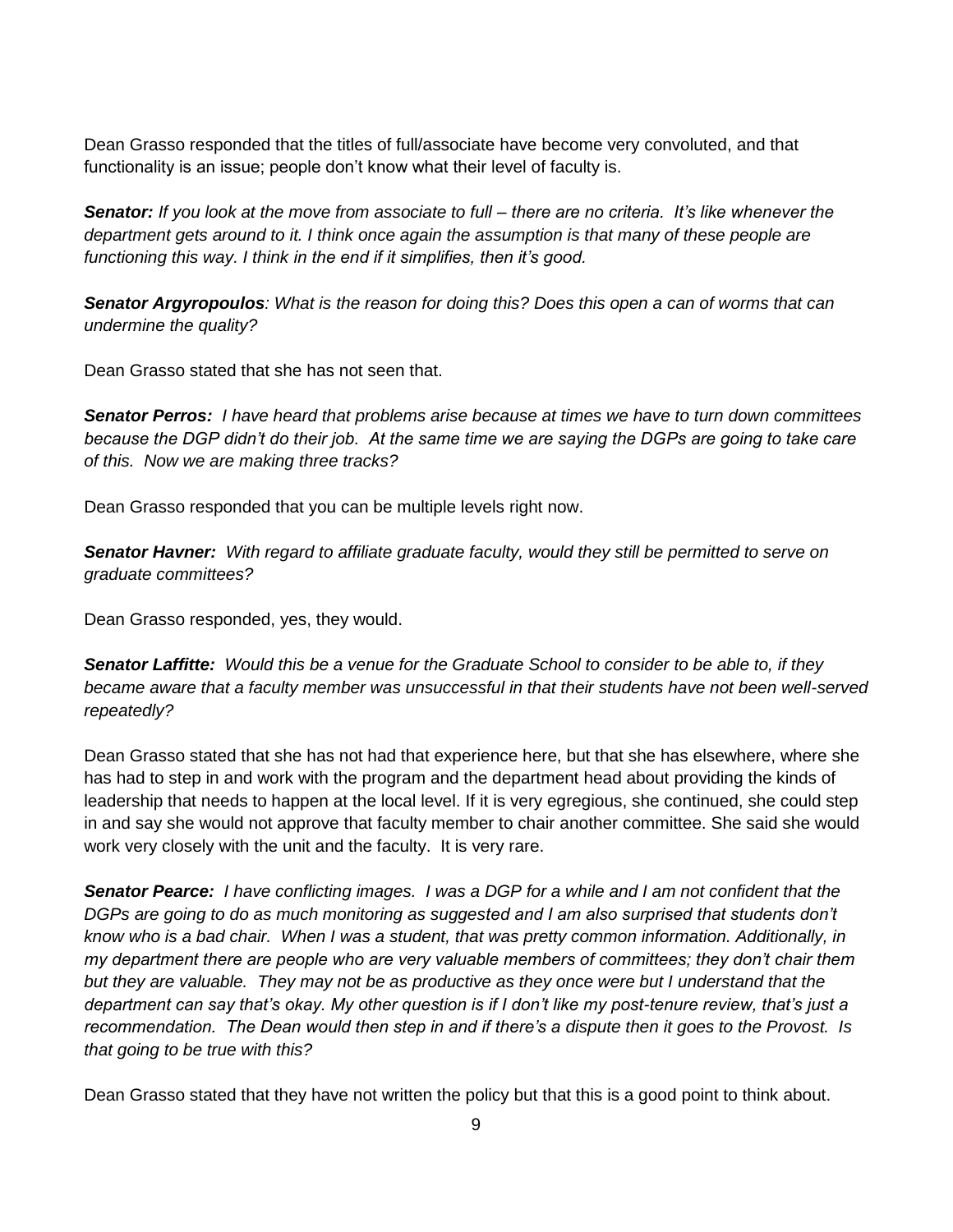*Senator Sederoff: What's the problem is that the evaluation is a negative evaluation and you decide you're going to take somebody off graduate faculty. What you should do is make it renewable so that people have to be approved to retain membership in the graduate faculty; everybody gets a five-year appointment and if you're not doing very well, they simply aren't renewed as graduate faculty.*

Dean Grasso responded that's a very good idea. She reminded that this is also about renewal. She stated that when evaluating faculty we don't think about graduate education until it's made a point of focus. It is not really given the attention and the recognition it deserves. It's a positive for everybody.

Dean Grasso thanked the Faculty Senate for the time to present.

# **6. Administration's Remarks and Q/A** - *Dr. Duane Larick, Senior Vice Provost for Academic Strategy & Resource Management*

Dr. Larick put some history to what Dean Grasso presented. He stated that the first goal of the strategic plan is student success. There is a lot of information about undergraduate student success but this was a portion of the plan that discussed graduate student success and that completion is a major piece of that success. He continued by saying that the two biggest factors that affect graduate student completion are funding and mentorship. So that initiative is put into the strategic plan as a mechanism to try to allow the community to consider ways of improving mentorship. Graduate Faculty is one way to consider influencing that portion.

Dr. Larick then mentioned that over a period of month, the University tried to explain the most convoluted pay raise system ever passed by a Legislature in world history. There were four pieces to it; there was a 1.5% legislative increase for EHRA and SHRA employees, which has already been implemented. So employees received that increase. Then there was a one-half of one percent onetime bonus for EHRA and SHRA and the one-time merit bonus for the same group of people. He stated that it's very unique to have a one-time merit bonus approved.

He continued that what this allowed the Legislature to do was to claim they gave state employees a 3% raise but the reality is that it's not true. We didn't receive a 3% budget for pay raises. Then he continued by stating that there was the annual EHRA raise process that has been available in the system for the last few years, there was a cap put there of 8.5%. There have been situations where if a person changed responsibilities we've had an EHRA raise process that could be implemented. That raise didn't come with any additional state funding, so you could give a person for retention or merit purpose or an increase in job responsibilities.

Dr. Larick relayed to the Senators that a memo has just come out that is associated with the acrossthe-board one-time bonus but unfortunately that is one that the University had no say in. The SHRA one-time merit bonus pool was associated with the performance rating. So if a person scores a five, they will get one level of increase and if they have a four or a three, they will get a different amount. Initially it said \$600 and \$400 but they still haven't distributed budget to any state agency, including the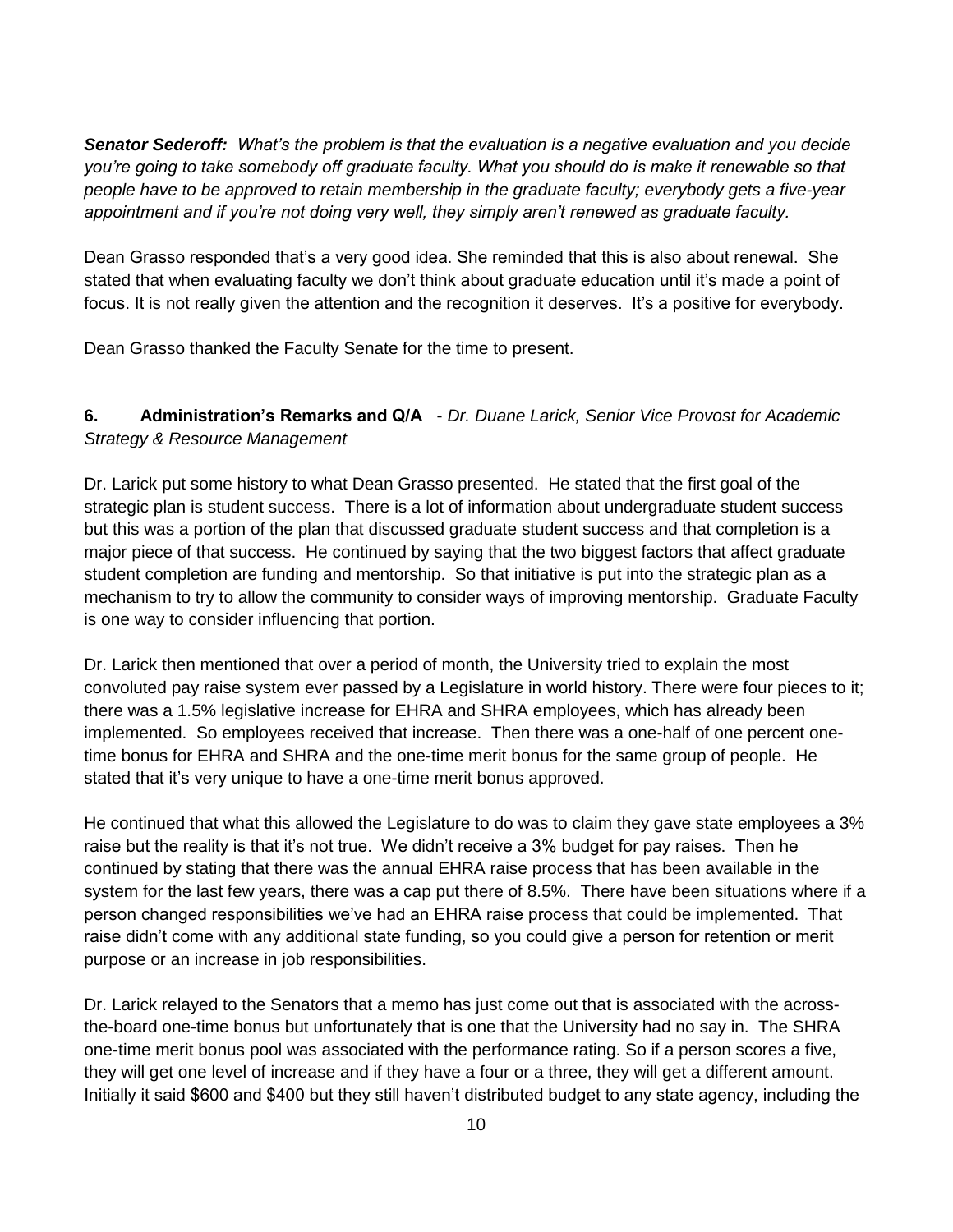UNC system so that we would know if that is possible. Those numbers are still going to be out there. The challenge is that it's supposed to take place in the October paychecks, which has to be done by October 7<sup>th</sup>.

Dr. Larick asked that no blame be put on Finance and Administration or Human Resources for this; this has been the most insane thing he has seen in 30 years.

*Senator Bykova: Is this linked to ranges for the position? So this is a salary range to basically bring people up to the level?*

Dr. Larick responded by stating that at the same time that we were authorized to do the EHRA annual raise process up to 8.5%, we had also just completed the University faculty range comparison study. The Provost worked with the Deans and offered was that if a program had a faculty member who was below the minimum range, they could use that 8.5% process to bring them up to the minimum, and the Provost would match that one to one. So if the college/department was able to come up with a dollar, the Provost would match it with a dollar – in order to bring people up to that minimum. The units had the opportunity to do that but it came with no new money to the units. As a result, there were some units that had to respectfully say they couldn't do that for various reasons. These two things were put together to have an impact, however, and they did. He stated that they were able to reduce the number of faculty that were below the minimum range by about half in the process.

Dr. Larick stated that the only search that is currently going on at the Associate level is the Associate Vice Chancellor for Facilities. That is not within the Provost's unit. The Provost has completed all the searches associated with Deans. He said that the interviews will begin at the end of September and the candidates and schedules are now posted on the Finance and Administration website.

#### **Questions/Comments**

#### *Associate Chair Orcutt: Can you provide the status of the External Affairs/Kevin Howell position?*

Dr. Larick responded that this was a big loss for us. Kevin is now Vice President for Communications and External Affairs at General Administration. Sarah Stone is now serving as interim in this position and that a search is planned for a later date.

#### *Senator Kotek* asked about faculty salaries.

Dr. Larick responded that the University does a faculty salary ranges at the Professor/Associate Professor and Assistant Professor by department; by College and then by department alphabetically. It is a fair peer comparison and this information is posted and you are able to see it. He suggested the Human Resources site and look under Faculty Salary Ranges to find this information.